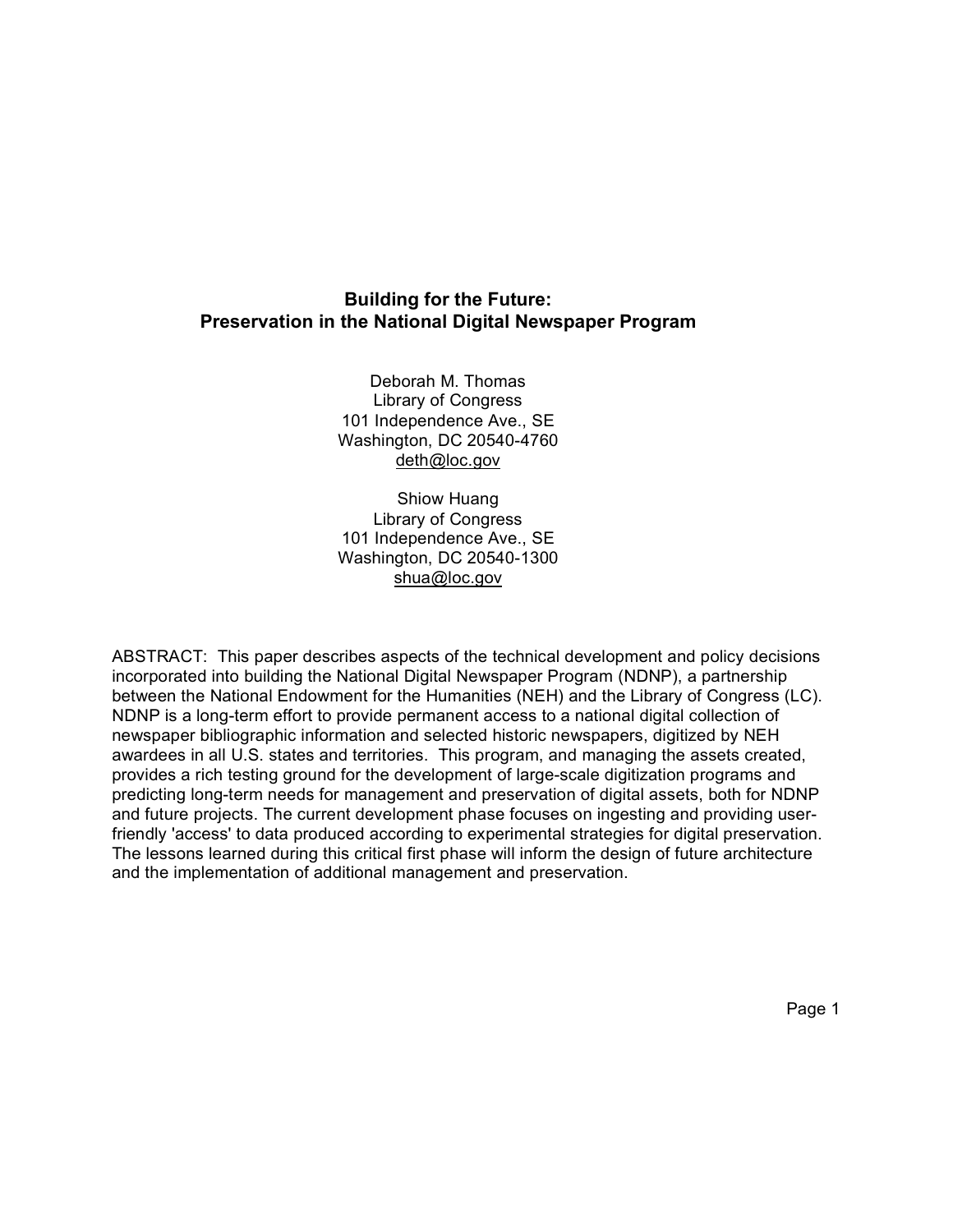The National Digital Newspaper Program (NDNP), a partnership between the National Endowment for the Humanities (NEH) and the Library of Congress (LC) is a long-term effort to provide permanent access to a national digital collection of newspaper bibliographic information and selected historic newspapers, digitized by NEH awardees in all U.S. states and territories. This program builds on the legacy of the strategically-successful United States Newspaper Program (USNP), sponsored by the NEH and supported by the LC, for the past twenty years and concluding in 2007– an excellent example of successful collaboration at both the national level and within states to inventory, catalog, and preserve in microfilm the national corpus of atrisk newspaper materials. The new program not only extends the usefulness of USNP products, but also provides a rich testing ground for developing basic strategies for long-term digital content sustainability and management.

Historic newspapers are the primary record of events that shape our communities. They provide a venue for sharing the facts and opinions of moments in time, significant people, and local perspectives—a unique resource for recording and understanding the effects of both singular and united voices on ideas, events, and democratic identity, as well as defining the historic record. In recent decades, under USNP, the preservation of newspapers on microfilm and the establishment of imaging and bibliographic standards has been an important component of archival programs - however, even this critical aspect of newspaper librarianship does little to address the use and access needs of text-intensive newsprint. Utilizing this valuable resource, imaged on film or in original paper is a challenge for libraries and users alike, with its cumbersome physical aspects, discolored and brittle paper, and complex organization. Even with the best imaging standards and process, the intellectual content of the newspaper is contained in a complicated layout, with varying visual cues and small type faces, wearying to the eye and the mind. However, with the development of new technologies in digitization, text recognition, search engines, etc. the NDNP will provide enhanced access and discovery to this material, as well as the national leadership necessary to establish basic technical standards for the digitization and structure for historic newspaper materials. The primary goals of the program are long-term – provide enhanced access to select newspapers by creating and aggregating millions of digitized pages from geographically-diverse historic newspapers- expected to take 20 years - and a bibliographic and holdings directory of over 138,000 titles, created by USNP, in a freely-accessible and searchable repository.

Page 2 Since 2004, the NEH and the LC have collaborated to develop a nationwide program that will enhance access to this material through the use of new technologies and information channels, scale to include representative content from all U.S. states and territories produced over several decades, and encourage interoperability between digital libraries through shared specifications and architecture. In 2005, NEH awarded \$1.9 million among 6 institutions – University of California-Riverside, University of Florida, University of Kentucky, New York Public Library, University of Utah, and the Library of Virginia - to select and convert newspaper holdings representing their state collections. These awardees were selected for their experience with historic newspapers, digitizing collections, and digital library infrastructures. In the initial phase, currently underway, the program produced a developmental digital repository that stores hundreds of thousands of pages of historic newspapers converted, from both the collections of LC and NEH awardees, and in March 2007, the NDNP launched its Web service dissemination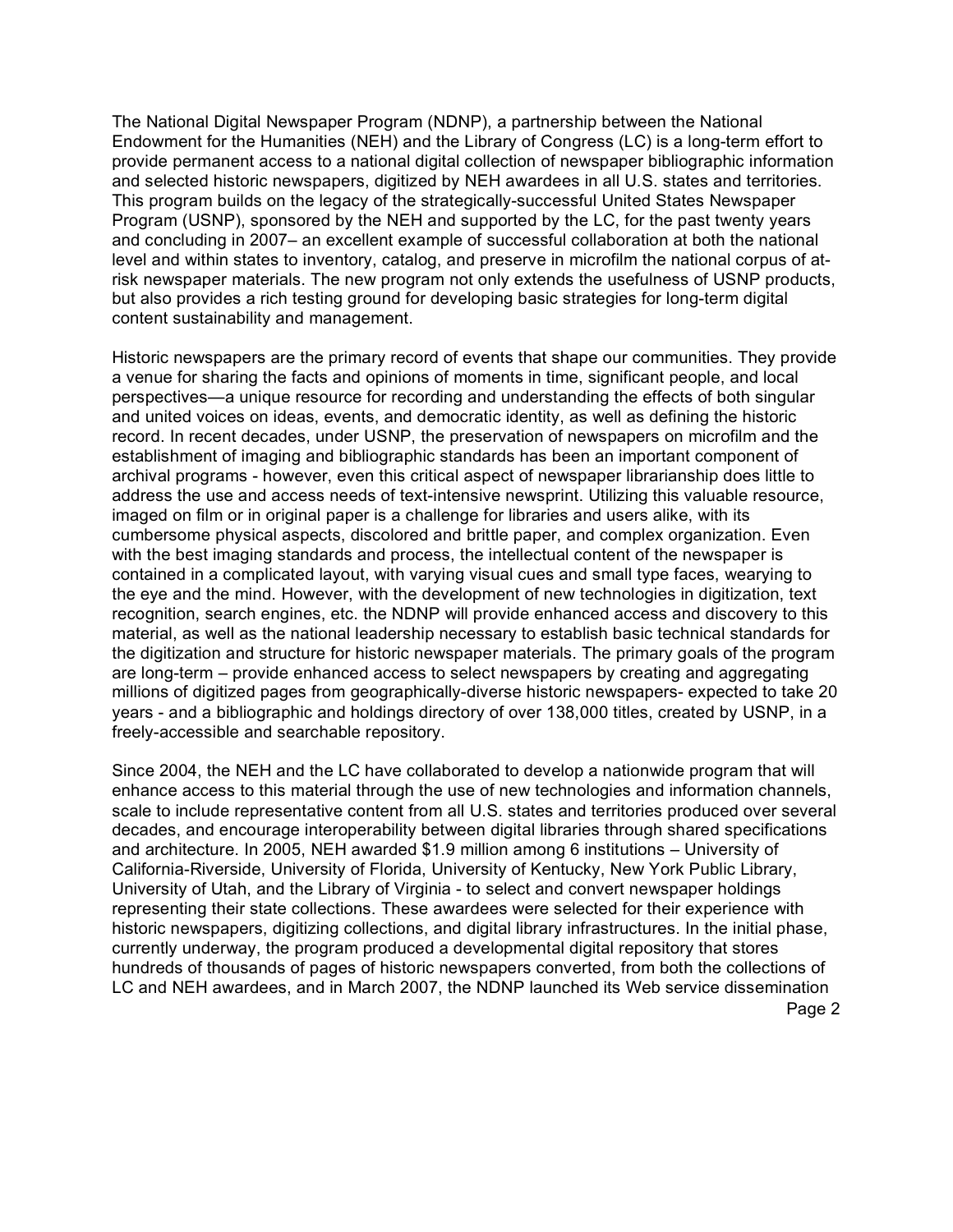from that repository - *Chronicling America* at http://www.loc.gov/chroniclingamerica/*.* The site now includes a newspaper title directory with data created under USNP – 138,000 titles and 900,000 holdings – and over 225,000 pages of newspapers, published between 1900 and 1910. NEH will continue to hold annual award competitions to gradually increase the scope – both in geography and time – of the aggregated national collection and build expertise at the state level in large-scale newspaper digitization. The next NEH awards, for conversion of content published 1880-1910, will be announced in July 2007.<sup>1</sup>

In the development and overall management of the program, the Library of Congress provides technical support of the program's primary goal – creating open access to the nation's historic newspapers. The Library's role is three part: to establish technical digitization specifications that permit aggregation, access and preservation of content created by NEH awardees, to serve and unify this content through a publicly-available Web site, and to sustain the aggregated content permanently. As LC reviewed the means available to accomplish these tasks, it became clear the requirements of the final task – sustaining the content - would inform many decisions for the other tasks, including resource allocation, timelines, and program planning.

The evolving NDNP preservation environment is based on requirements to support four major workflows as identified in the Open Archival Information Systems (OAIS) Reference Model: ingest, archiving, dissemination and preservation/curation management. In addition, the system may eventually need to support other librarian or archivist business – such as providing analytic data for research (e.g. OCR accuracy, microfilm density) or data mining requirements. From the outset, LC recognized the scope of the planned program – millions of newspaper pages produced by many different organizations over approximately 20 years (equaling, at least, hundreds of terabytes) – and the commitment between Congressionally-funded agencies to manage these assets long-term required emphasis on the creation of digital assets according to standards and uniform practices and establishment of infrastructure, both mechanisms and capacity, to ensure cost-effective management of the content over time.

The Library's first steps included determining high-level operating principles and functional requirements for the digital asset system and the associated dissemination workflow. In a climate of emerging (and evolving) best practices for digital preservation, LC initiated an explicit development phase to allow for research and assessment of long-term workflow and curation needs, as well as incremental progress toward NDNP goals. The principles applied in making technical choices were intended to support the development of a system that is sustainable in today's best estimation – open, modular, certain to change, and able to evolve to meet future uses.

In addition, the decisions made were informed by realities of the overall program structure:

- The content in question analog versions of historic newspapers resides primarily in state repositories, rather than the national library, therefore the program requires distributed production of the digital assets;
- The funding to apply new technologies to enhance access to this material is finite, therefore,
	- $\circ$  given the sheer quantity of available material, content included in the program will be selective, rather than the entire corpus available;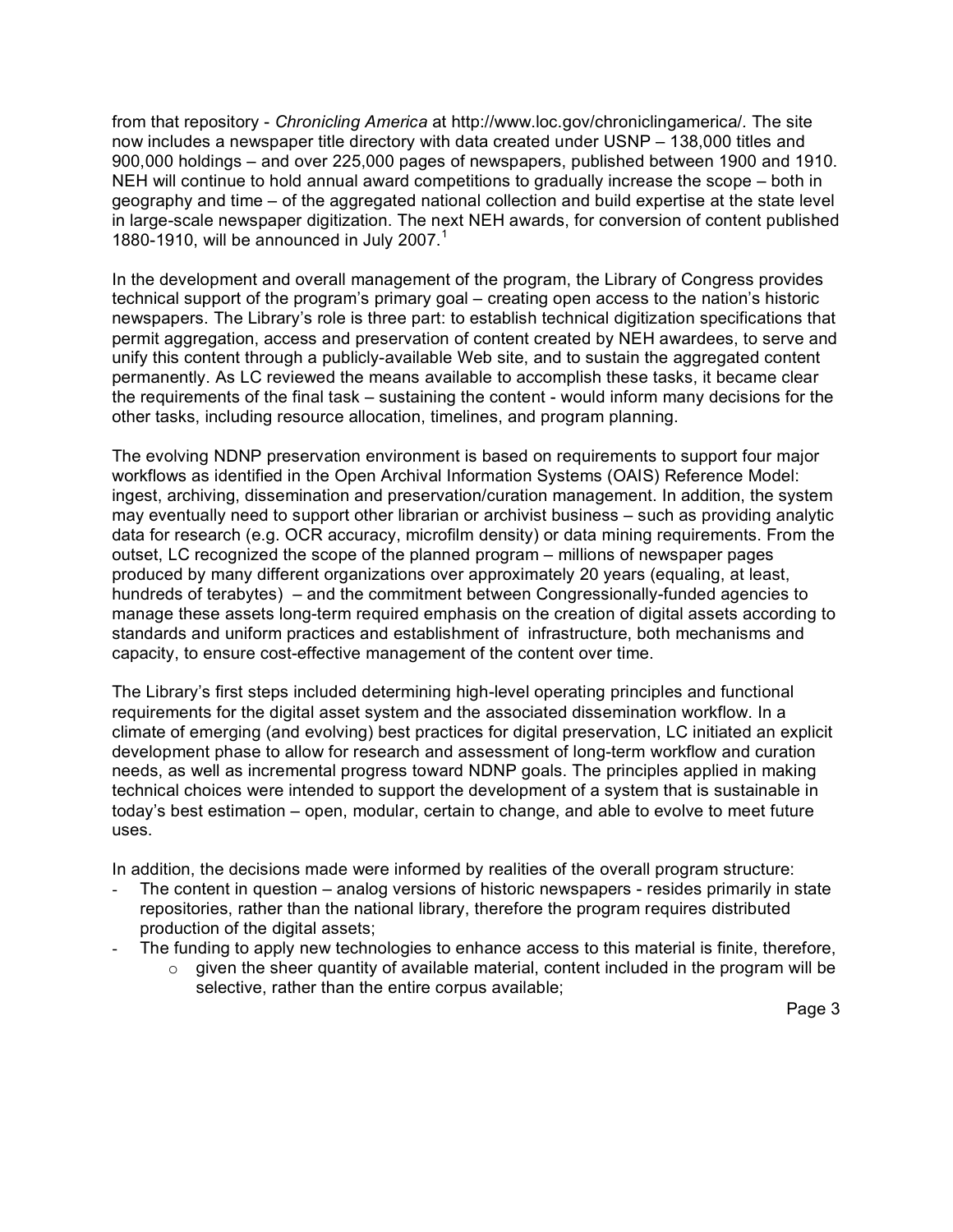- $\circ$  technical requirements for converted materials should account for potential re-use and reprocessing over time (scan once, use many times)
- $\circ$  should provide a model for similar distributed efforts that may eventually interoperate – sharing best practices, conversion specifications, and standardizing basic access for historic newspapers;
- Demonstration of good use of federal funds by providing open and perpetual access;
- In expectation of change, avoid closing off options, by developing a preservation environment that would be open, expandable, and modular*.*

## **Aggregating the Content**

In order to build an extendable and scalable activity, NDNP considered various requirements for production and management of the digital information created by NEH awardees. First, in order to fulfill LC's role in aggregating and managing the digitized over the long-term, LC needed to consider five main requirements:

- convert the content to achieve the highest quality information for discovery and re-use,
- be able to ensure technical consistency across content created by multiple producers over time,
- use open and sustainable formats to encourage long-term preservation,
- develop a data architecture that would allow for both manageability and scalability over time, and
- develop scalable workflows and processes that support the large-scale ingestion of content from multiple producers.

Building on its lengthy experience with large-scale digitization of historic materials, LC developed a rich set of technical specifications for content created in NDNP. The image specifications – TIFF, JPEG2000, PDF – are intended to play specific roles in the NDNP repository (TIFF for archiving, JPEG2000 for production and PDF for portability) and conform to current best practices for digital file format sustainability.<sup>2</sup> These practices include wide-ranging adoption in the cultural heritage community, transparency of the digital information itself, and self-documentation within the file format. The specifications for NDNP – primarily 8-bit grayscale at 400 dpi – attempt to capture the most data possible from microfilm imaging in this content type, in order to provide for reprocessing and reuse at a later date with improved technology. In addition, LC chose a standard XML metadata scheme (Metadata Encoding and Transmission Standard<sup>3</sup>) for description of the digital objects at the newspaper issue and page level and the ALTO (Analyzed Layout and Text Object) schema extension<sup>4</sup> chosen for structuring the automatically-recognized machine readable page text. Metadata requirements were intended to provide a basic level of access to newspaper pages, capturing as much structural and technical information as possible from both film and intellectual content at the point of digital creation.

NDNP recognized the distributed production model would require improved mechanisms for quality assurance of the content as it was aggregated, as well as explicit incorporation of metadata intended to assist in long-term management and sustainability of the digital objects. These requirements led to the development of NDNP-specific validation tools and workflow that can be distributed to awardees and associated production staff to ensure conformance with stated NDNP technical specifications.<sup>5</sup> The validation toolkit, an extension of the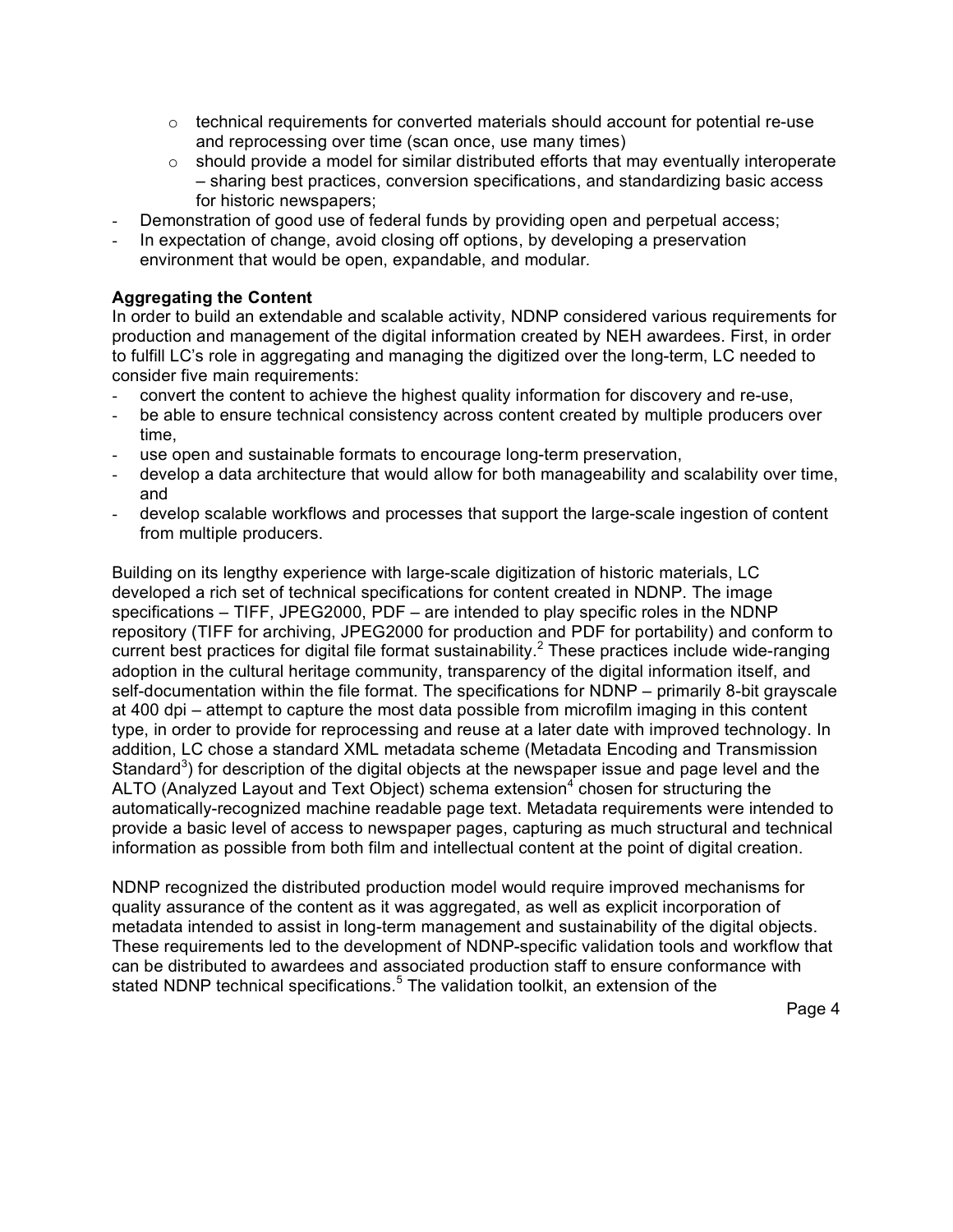JSTOR/Harvard Object Validation Environment (JHOVE)<sup>6</sup> and known as the NDNP Digital Viewer and Validator (DVV), provides both a tool for automatically checking the Submission Information Package (SIP) for technical conformance (e.g. whether a field is populated with the appropriate data type), as well as a viewer for subjective checking (e.g., whether the field data is correct) and to visually inspect content. Not only does the DVV provide for quality assurance of all deliverables, but at the time of validation, it also extracts header data from the various selfdocumenting filetypes for transformation into PREMIS and MIX schemas within the associated METS object. In addition, the DVV adds a digital signature to the METS object for each associated file, enabling a fixity check at any point in the data ingestion workflow. Figure 1 describes the high-level workflow currently in use for the initial creation and validation of the digital objects using these tools. In the next phase, NDNP plans to automate and integrate current processes as much as possible to minimize the steps involved in quality assurance and transfer of the data to a repository environment. . This will also include development of an Ingest API (Application Programming Interface) to allow a variety of submission workflow/applications to integrate with the NDNP repository.

This ingestion process, at minimum, should allow non-technical staff to batch load, verify, validate, ingest and index SIP data and integrate with the curation modules described below, for the purposes of acquiring and managing the data efficiently over time.



Figure 1. NDNP data acquisition includes the tasks completed by awardees working with their respective contracted digitization vendors and the tasks completed by the Library's digital conversion specialists. The steps included represent the high-level activities completed by each party. NOTE: The circled letter A links from the step, "Manually mail the drive", in the top swim-lane to the step, "Manually receive hard-drives in mail," in the bottom swim-lane. The circled letter R links from the step "Quality Review" to *the step "Repository" in Figure 3 (see below).*

### **Providing Access**

After a period of exploration, LC developed requirements for an access system using userbased scenario planning and use cases to determine likely user behavior and conducted formal usability testing on an early prototype. The Web-based Graphical User Interface provides a portal to most of the information available in the digitized newspaper archive through the NDNP Service Components Architecture. It can be roughly divided into four layers:

- A client application in the Web Browser container
- A Web application server on Apache Cocoon web development framework
- Business Logic object servers in Apache Excalibur (Avalon) container
- A Repository server on various platforms: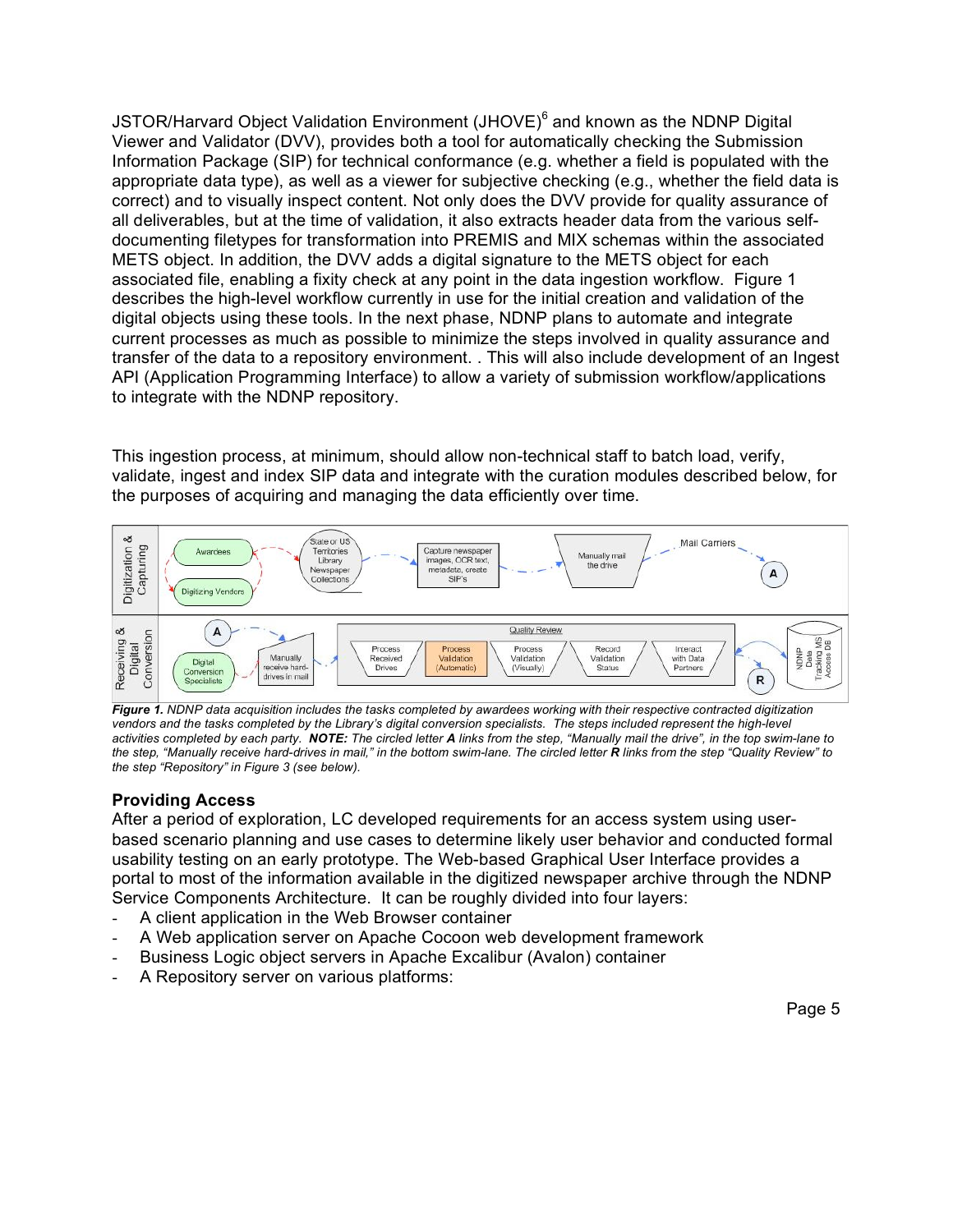- o MySQL for object relationships and navigation
- $\circ$  Fedora for Archive Information Package (AIP) metadata only
- o Apache Lucene for full-text search indices.

At the highest level, users have direct access to the information of interest such as 1) searching digitized newspaper pages; 2) searching and/or alphabetically browsing newspaper title directory records. The current implementation tests the viability of the program model and will help justify the usefulness of the project, while the next phase of development will emphasize production-friendly content acquisition, stewardship curation workflows, and expansion of production capacity.

Architecturally, the public user interface functionality is built through a web-application framework accessing back-end business objects using APIs. This architecture supports additional applications and/or user interfaces through the same set of APIs that access the managed digital assets in the archive. The NDNP repository Search API is a Search and Retrieve Web Service (SRW) interface exposed over a SOAP connection. The Access API interface module provides a simple, REST-like syntax using simple-to-construct URLs to obtain content disseminations from the NDNP digital asset repository.



Fig.2. The steps required to put data in the Repository and to access data from the Repository are depicted in this figure. The ingestion and indexing steps are performed by the Ingest Operator who verifies each SIP package in the Staging area. The Operator then ingests successfully-verified SIPs into the Fedora repository and creates Lucene indices. On the access side, an End User uses a Web browser to access the NDNP User Interface that utilizes NDNP's Repository API to search and retrieve metadata and digital content through the internal Repository Services. NOTE: The circled letter V links from the step "Repository" in Figure 3 (see below) to the step "Verify" in Figure 2 meaning the "Verify" step is acting on content from the storage area (i.e. the Staging area). The circled letter **S** links from the step "Repository" in Figure 3 to the step "Repository Service" in Figure 2. This indicates that data in the Repository are stored and/or accessed through "Repository Services" which consist of a set of functions managing data *in and out of the data stores that make up the Repository.*

In the current state of the NDNP program, the preserved digital asset lifecycle is achieved through employing discrete system level tools and technical staff's system skills for the processes of ingesting, indexing and dissemination through repository services to the Browser Application (Fig. 2). Future development in the NDNP program may consider supporting more automated data acquisition and ingestion workflow and more stewardship (or curation)-friendly preservation management features & functions.

### **Sustaining the Content**

An important component in the fulfillment of LC's role in this program is the development of a repository - a system environment that ensures the digital assets acquired for preservation will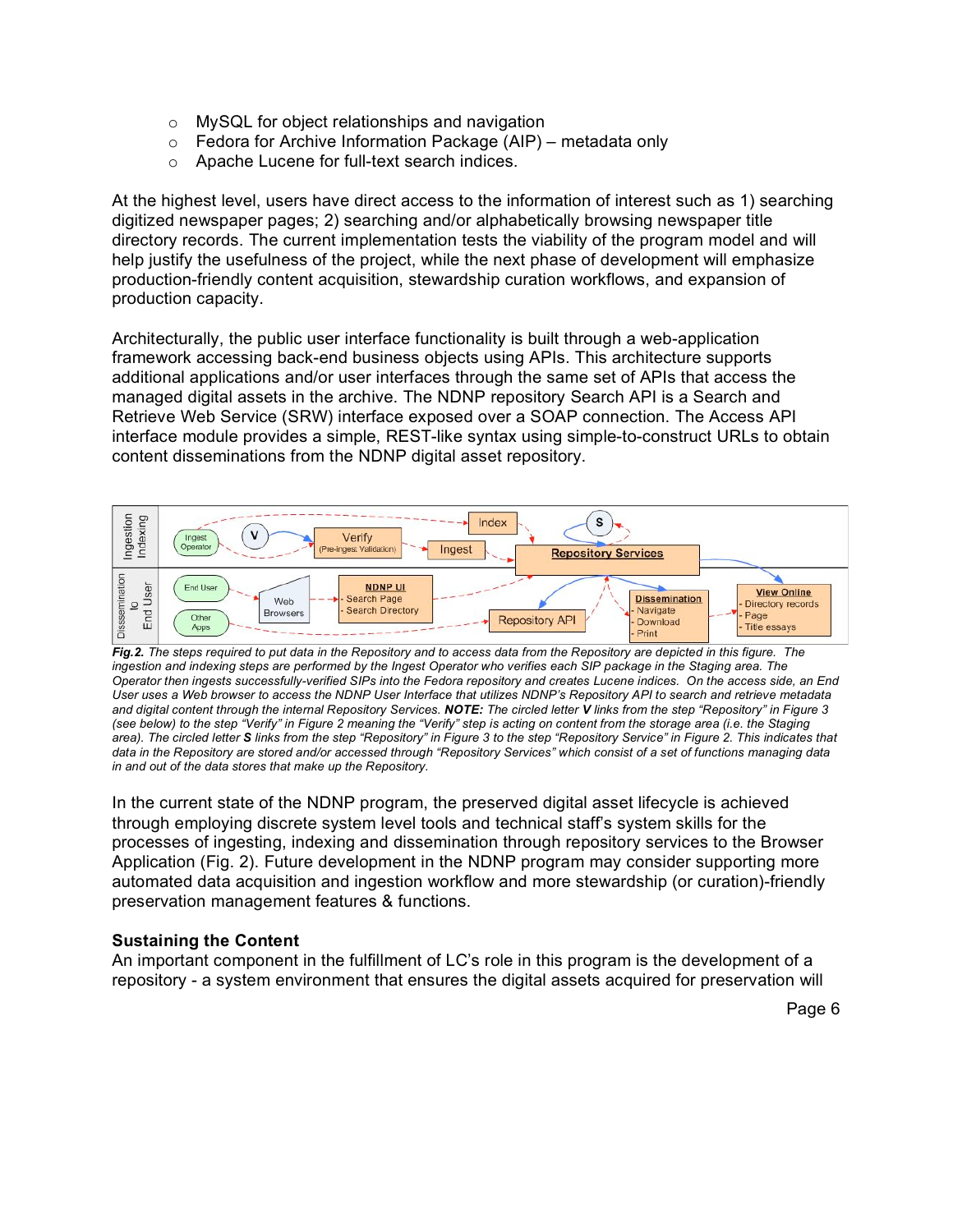be preserved forever outliving people, processes, and technologies. A repository is an essential component in determining if a digital preservation environment is successful. The environment must guarantee that when people, process, and technologies change, the digital asset can be (transparently and automatically if possible) migrated from old generations to new.

The two major architecture layers in the repository are the preservation (or archive) layer and the data management layer. The lifecycle functionality implemented in this workflow addresses the needs of these two architectural layers. The key difference between the two layers is the focus on the performance. The preservation layer emphasizes more the durability or longevity of the preserved digital asset and the data management layer emphasizes more the input/output (I/O) speed, richness of functionality, and flexibility of data management. The typical threetiered Model-View-Control architecture is used to ensure the separation of concerns for design and implementation. There are specific relationship requirements, constraints, and interfaces between these two layers of architecture to ensure the repository meets the overall digital preservation requirements.

The current implementation only allows technical staff to find, retrieve, and manage these archived assets using system level tools. But the NDNP program plan is to implement a curation manager that can provide more user-friendly functions/features to create, read, update, delete, navigate, monitor, and report the permanently preserved digital newspaper content. These capabilities may or may not be implemented as one single integrated application (see Fig. 3).



Fig. 3. There are basically three major types of storage area: (1) long-term preservation is stored in tapes (2) SIPs and Lucene indices supporting online access and search are stored in file systems (3) Fedora-managed metadata and object relationships are stored in MySql relational databases. Curation of all preserved content and metadata is achieved by technical staff using various system tools. NOTE: The circled letter R links from the step, "Quality Review" in Figure 1, to the step, "Repository", in Figure 3 meaning the successfully-reviewed SIPs are manually copied to the Repository. The circled letter V links from the step, "Repository" in Figure 3, to the step, "Verify", in Figure 2. The circled letter S links from the step "Repository" in Figure 3 to the step, "Repository *Service" in Figure 2.*

### **Supporting Infrastructure for Sustainability**

The NEH and LC have made a long-term commitment to the development of this program and its digital assets, including a formal agreement regarding goals of the program, cost-sharing for development and management of the program products and cooperatively guiding the program's development. In order to fulfill its role in providing permanent access to this highvalue historic content, LC initiated the development of a supporting infrastructure – both programmatic and technical – to enable the long-term sustainability of the collection.

The infrastructure established at LC included a program management team, made up of stakeholders representing collections interests, digital production (conversion and acquisition),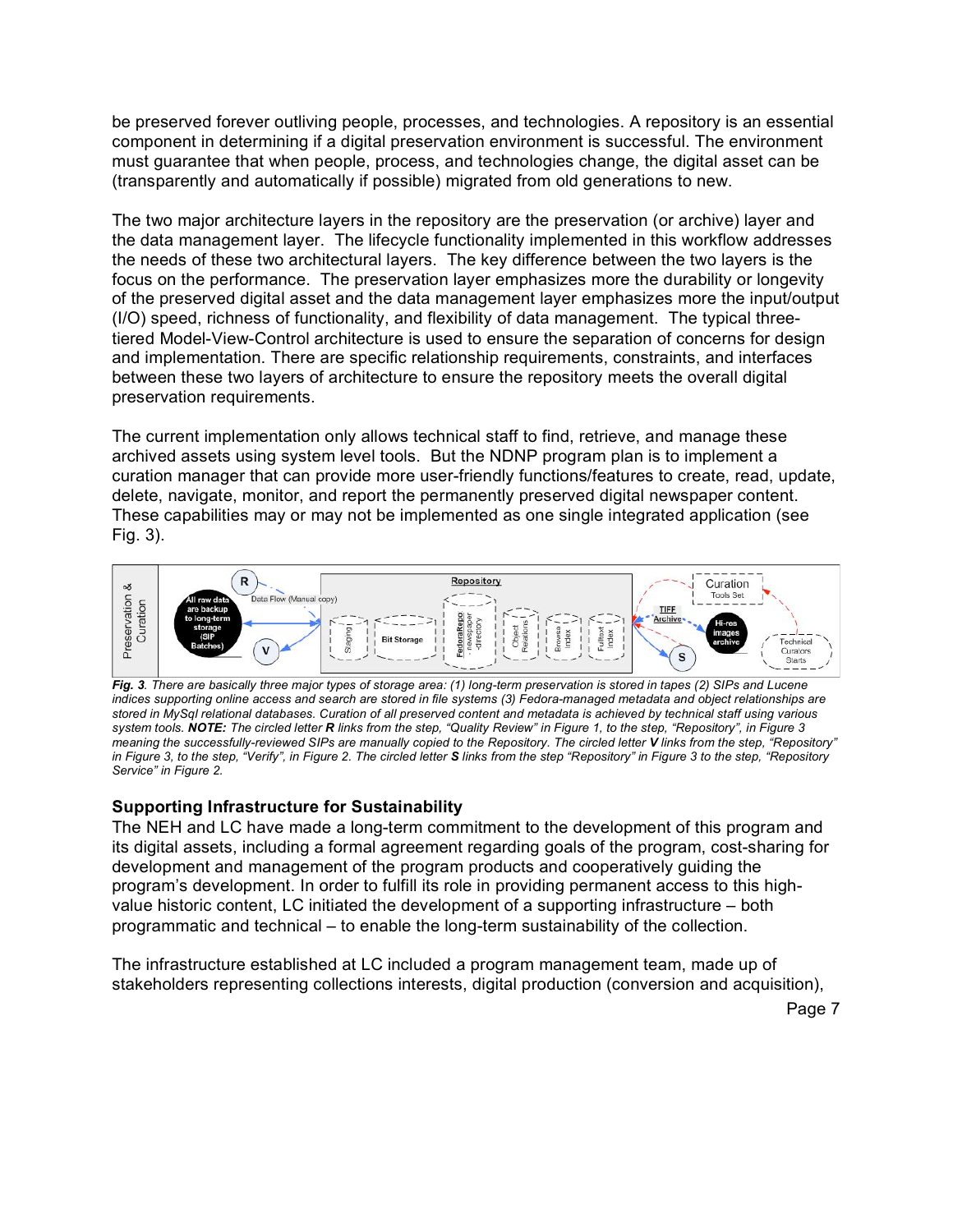and digital preservation. These stakeholders had hands-on experience in a broad range of LC programs, including newspaper collection development, the American Memory digital historic collections, Ameritech-funded partnerships, information technology and the National Digital Information Infrastructure Preservation Program. Together, these committee members represented various management groups in the Library and successfully scoped the LC roles and deliverables that would fulfill the first phase of program development – prove the viability of the program mission by administering a successful distributed production model, build a Web interface to acquired data, and establish a preservation system to maintain and sustain the assets created.

To accomplish any of these goals it was essential that LC also establish a dedicated technical development team, representing various specialties - including preservation architecture and repository development, data modeling, software development, search analysis and UI development - and who were willing to experiment and contribute to the advancement of best practices in digital preservation. This team shared expertise (and in some cases, staff) with other LC repository efforts – electronic journals, , using and generalizing the lessons learned in initial NDNP development to extend the repository efforts to other content types. For the past 2 years, the team included 5-7 developers at any one time, as well as a technical coordinator, a Web interface developer, a systems analyst, and several quality assurance specialists. In addition, an operations coordinator and a team of 3 digital conversion specialists handled the acquisition, verification, and quality assurance of the content produced by awardees, as well as from LC's own collections. The components of these teams are flexible and will be modified over time to keep pace with production and management needs.

The development group established for NDNP is involved in not only the creation of the preservation environment to meet NDNP goals, but also the establishment of a repository development center (hardware, software, and systems) within LC for on-going research into the challenges of preserving all types of digital information. In the next phase, the technical team will address the need to add generalizable content administration and curation tools to the repository system. As mentioned earlier, these tools will allow for efficient management of the dataset without system-level manipulation, including the ability to define metadata, register content formats, ingest bulk and individual content to bit storage, support high-speed transfer options, and provide other processing support.

In conclusion, the overall goals of the NDNP provide an opportunity for testing strategies, developing expectations, and establishing mechanisms for managing and curating large quantities of digital assets over the long-term. At the same time, the immediate need to develop a working program meant up-front decisions on the best practices and strategies available that would lead to a successful activity. As the program continues to develop and expand, LC will adapt and evolve the tools and systems available for this program. Facing the challenges of building a national digital collection will inform universal understanding of needs and capabilities for the preservation of all digital information.